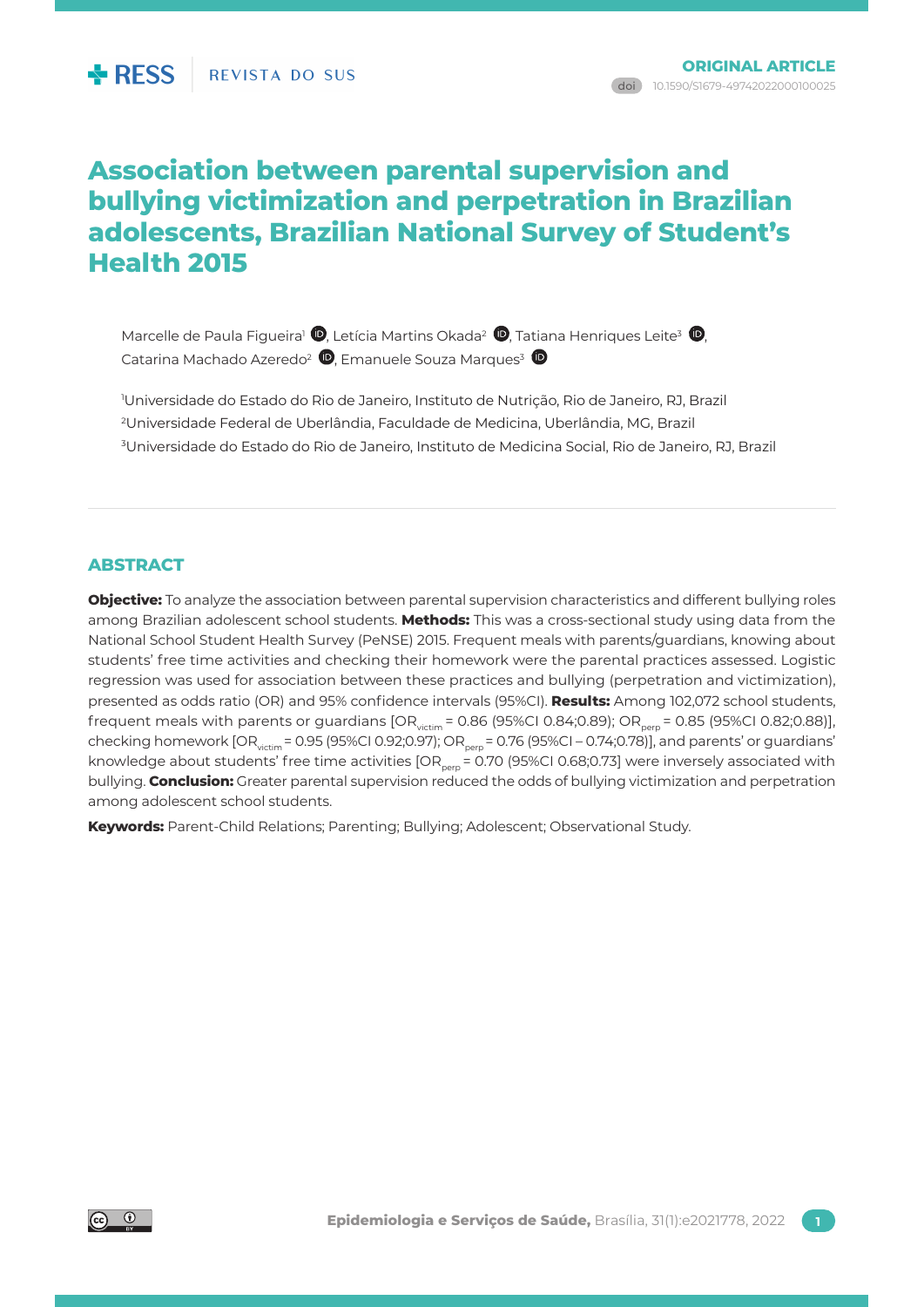### **INTRODUCTION**

Bullying, a type of violence that occurs between peers, has three main characteristics: intentionality, repetition and power imbalance between aggressor and victim. It is a common event for adolescent school students.<sup>1</sup> Bullying is considered to be an important public health problem, due to its magnitude and the serious consequences it has for the health and well-being of children and adolescents.2 The prevalence of this problem in various parts of the world, including Brazil, is high: in 2014, bullying victimization prevalence was 36%, while bullying perpetration prevalence was 35%.3 In Brazil, the three editions of the *Pesquisa Nacional de Saúde do Escolar* [National School Student Health Survey (PeNSE)] showed an increasing trend in bullying among adolescent school students, from 14.2% in 2009, to 16.5% in 2012 and 21.7% in 2015.4

Most of the existing literature on bullying focuses on describing the profile of its victims and perpetrators, as well as individual and contextual risk factors related to experiencing these roles.<sup>5</sup> The United Nations Educational, Scientific and Cultural Organization (UNESCO) document entitled 'Behind the numbers: ending school violence and bullying' published in 2019, and the systematic review on predictors of bullying perpetration conducted by Álvarez-Garcia et al. and published in 2015, show that older boys living in violent settings with fewer friends are more likely to be victims and/or perpetrators of bullying.2,6 National and international studies observing the influence of the family context on bullying, especially the relationship parents establish with their children, are recent and for the most part address victimization.7-9

Parenting practices refer to the behavior and attitudes of parents towards caring for, educating and controlling their children.<sup>10</sup> The habits and bonds established between parents and children are fundamental for their growth, development and for building their autonomy.<sup>11</sup> According to the review conducted by Oliveira et al. in 2018, parental supervision, rule-setting, monitoring and

| <b>Study contributions</b>          |                                                                                                                                                                                                                                                                                                    |  |  |  |
|-------------------------------------|----------------------------------------------------------------------------------------------------------------------------------------------------------------------------------------------------------------------------------------------------------------------------------------------------|--|--|--|
| <b>Main results</b>                 | Adopting parental<br>supervision practices<br>(frequently having meals<br>with parents or legal<br>guardians, checking<br>homework and parents or<br>legal guardians knowing<br>about school students' free<br>time activities) reduced<br>the odds of bullying.                                   |  |  |  |
| <b>Implications</b><br>for services | The findings reinforce the<br>importance of creating<br>measures at school and/<br>or in the health sector<br>that strengthen the ties<br>between parents and<br>children, so as to guide<br>them on the adoption<br>of positive, democratic<br>and interactive parental<br>supervision practices. |  |  |  |
| <b>Perspectives</b>                 | Future studies on parental<br>practices and bullying<br>in different contexts and<br>populations, preferable<br>incorporating more<br>robust instruments, are<br>needed to gain a better<br>understanding of this<br>relationship.                                                                 |  |  |  |

positive communication are protective factors against bullying. In contrast, use of violence to solve conflicts between parents and children is a risk factor for bullying.12 Thus, the importance of family and peers in the adolescent socialization process becomes evident. Within this context, the school is an essential locus for reflection and discussion of vulnerabilities, development and preparation of adolescents.<sup>13</sup> In Brazil the *Programa Saúde na Escola* [Health at School Program (PSE)]<sup>14</sup> has health promotion and implementation of prevention activities as one of its guiding components. From this perspective, promotion of a culture of peace and rejection of any manifestation of violence stand out as health promotion strategies.

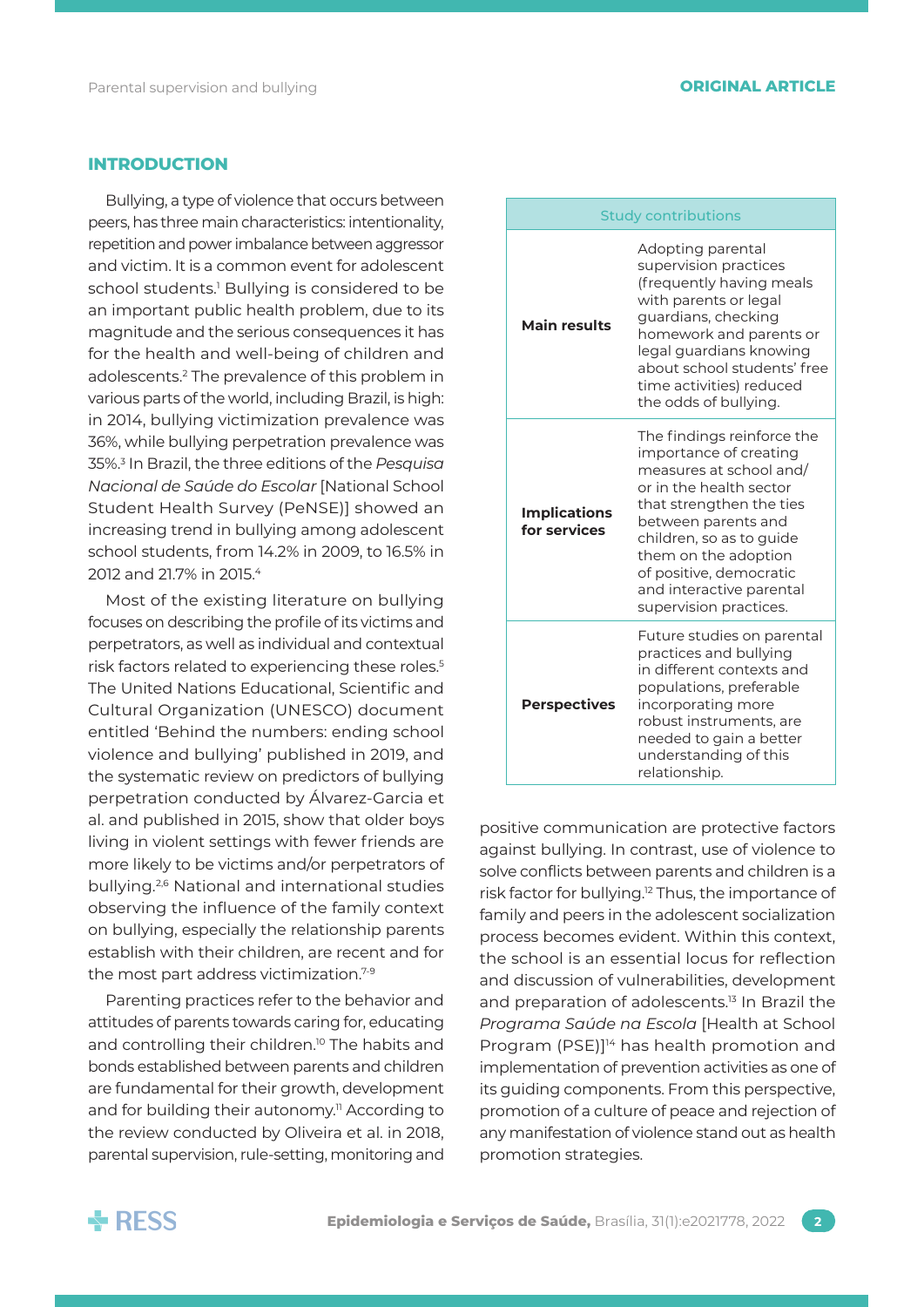Marcelle de Paula Figueira et al. **ORIGINAL ARTICLE**

Considering the importance of parental supervision in the way adolescents relate to their peers, as well as the scarcity of national and international studies focusing on its influence on the perpetration of bullying, $7-9$  this study aims to contribute to expanding knowledge about the influence of parents in the different roles involved in bullying, as well as to contribute to the design and implementation of actions involving family, peers and school to promote health and prevent bullying.

The objective of this study was to analyze the association between parental supervision characteristics and different bullying roles among Brazilian adolescent school students.

### **METHODS**

This was a cross-sectional study, based on data from the third edition of the PeNSE survey conducted in 2015. PeNSE is a population-based survey, conducted every three years by the Brazilian Institute of Geography and Statistics (IBGE), in partnership with the Ministry of Health and the Ministry of Education.<sup>15</sup>

The sample was selected using the cluster sampling procedure, in multiple stages, with the aim of estimating population parameters in diverse geographic domains. Data from the 2013 School Census were used to select the schools participating in the 2015 PeNSE survey, based on the inclusion criterion of schools that had 9th grade classes. In the case of schools that had one or two 9<sup>th</sup> grade classes, only one class was selected. When schools had three or more 9<sup>th</sup> grade classes, two classes were selected.<sup>15</sup> All adolescents in the selected classes, present on the day data was collected, were considered eligible for the study.

The study population, therefore, included students attending the 9<sup>th</sup> grade (final year) of elementary school, enrolled at public and private schools, located in rural and urban areas of Brazil's 26 state capitals and Federal District, interviewed through the 2015 PeNSE survey.

Data collection took place in 2015, using a selfadministered, multi-item questionnaire, available via smartphone. The instrument had questions regarding the socioeconomic, demographic and family context, violence, safety and accidents, among others, and was based on international research with adolescent school students, such as the *Global School-Based Student Health Survey*, the *Health Behavior in School-Aged Children* study and the *The Youth Risk Behavior Surveillance System*, as well as previous national population-based surveys.15

We accessed the PeNSE 2015 survey data via the IBGE website (https://bit.ly/ressn1\_376B6LC) on June 11th 2020.

The parental supervision practices we analyzed were i) frequency of meals with parents or legal guardians, ii) parents or legal guardians knowing about school students' free time activities and iii) parents or legal guardians checking homework. These exposures of interest were assessed by asking the following questions: *Do you usually have lunch or dinner with your mother, father or guardian?*; *In the last 30 days, how often did your parents or guardians really know what you were doing in your free time?;* and *In the last 30 days how often did your parents or guardians check whether you had done your homework?* For the purposes of the descriptive and analytical analysis, the meal frequency variable was categorized into up to 2 times a week, 3 to 4 times a week, and 5 or more times a week. The variables regarding knowing about free time activities and checking homework were categorized as: 0 (never); 1 (rarely); 2 (yes – sometimes/most of the time/always).

With regard to the outcomes – bullying victimization and perpetration –, these were measured by asking the following questions: *In the last 30 days, how often did your schoolmates treat you well and/or were helpful to you?*; *In the last 30 days, how often did your schoolmates ridicule, tease, mock, intimidate or make fun of you so much that you became upset, annoyed, offended or humiliated?;* and *In the last 30 days, did you ridicule, tease, mock, intimidate or make fun of a schoolmate so much that they became* 

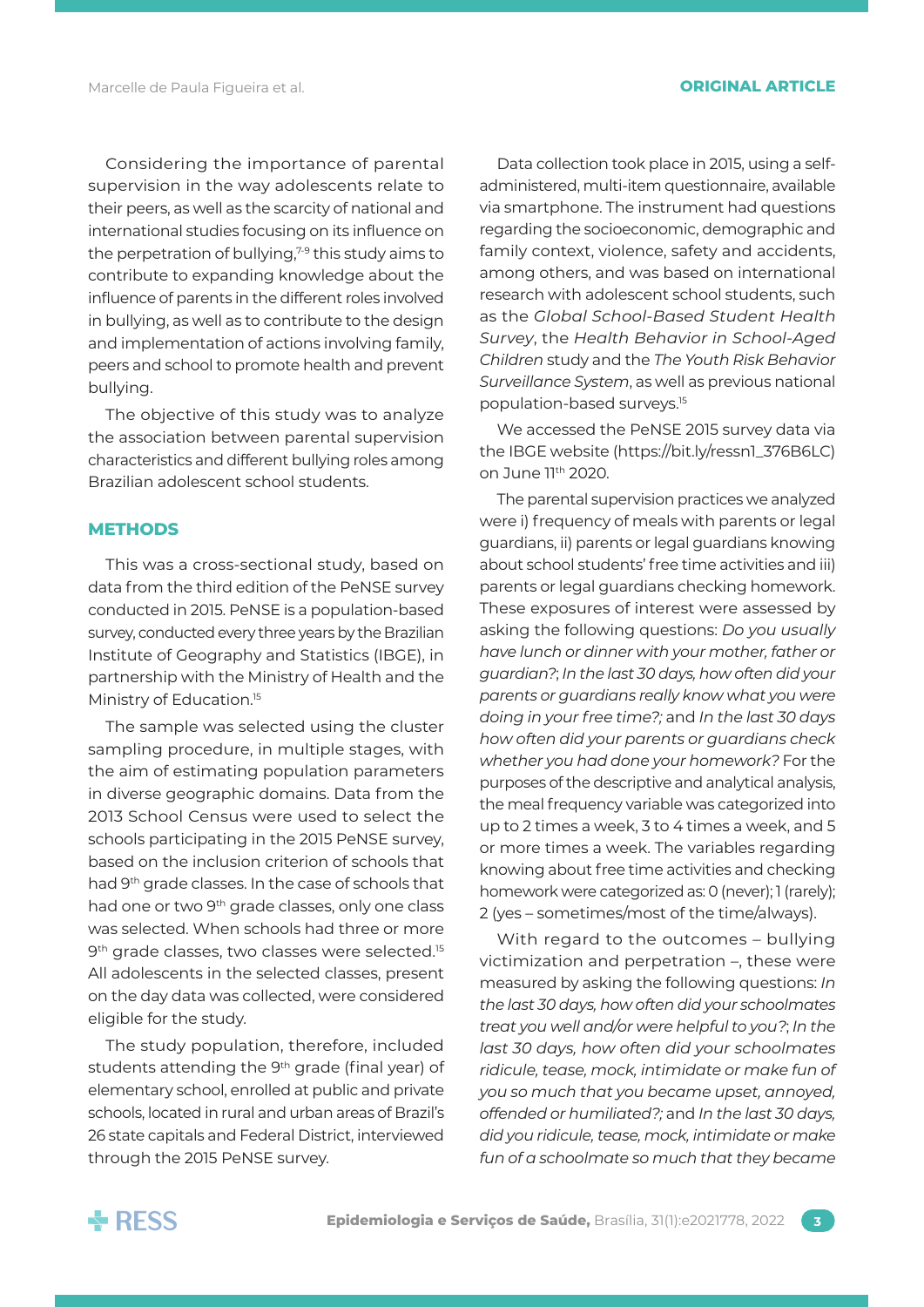*upset, annoyed, offended or humiliated?* In the data analysis, these variables were used in dichotomous form (yes; no).

The variables used to characterize the population and for adjusting the multivariate analyses were: sex (male; female); age (in years: under 15; 15 or over); race/skin color (White; Black; Yellow; Brown/Mixed; native Brazilian Indigenons); living with mother (yes; no); living with father (yes; no); living with both parents (yes; no); type of school (public; private).

The power of the study was calculated taking into consideration the design of the survey, the amount of exposed and unexposed participants, prevalence of parental supervision practices in these groups, and 95% confidence intervals (95%CI). The post hoc power of the study was 99.9%.

Initially, we performed descriptive analysis to identify the distribution of the variables and characterize the population studied. We calculated prevalence of bullying victimization and perpetration in some subgroups of the sample (age; sex; race/skin color; living with mother; living with father; type of school) and estimated the 95%CI. The parenting practices co-occurrence profile was represented graphically, using a Venn diagram, according to the adolescent's role in bullying (victimization or perpetration). For the purposes of this analysis, the parental supervision variables were dichotomized: the variable regarding meal frequency was categorized into ≤4 times a week and ≥5 times a week, while the other supervision practices were categorized into 'no' and 'yes'.

The crude and adjusted estimates of association of each parental practice (frequently having meals with parents or guardians, knowing about the free time activities and checking the homework of their children) with bullying victimization (odds ratio =  $OR_{\text{victim}}$ ) and bullying perpetration (OR<sub>perp</sub>), and their respective 95%CI, were obtained using simple and multiple logistic regression analysis. In all models analyzed, the significance of the estimates was verified by the Wald test, considering a p-value <0.05 to be statistically significant. The multivariate analysis was guided by the theoretical-conceptual model, previously developed by the researchers (Figure 1), and adjusted by the demographic, socioeconomic, family and school context variables mentioned above. All analyses were performed using version 15.0 of the Stata statistical package, considering the sample structure and weighting to obtain population estimates, by means of the *svy* suite of commands.

The PeNSE 2015 project was approved by the National Research Ethics Committee, which is linked to the National Health Council/Ministry of Health, as per Opinion No. 1.006.467, issued on March 30<sup>th</sup> 2015. Only students who signed the Informed Consent Form took part in the study. It should be noted that as the study used openaccess public domain data with no identification of the participants, it was exempted from appraisal by the Research Ethics Committee.

### **RESULTS**

The study population was comprised of 102,072 students attending 9<sup>th</sup> grade at public and private schools in Brazil's 26 state capitals and Federal District (3,160 schools and 4,159 classes). Table 1 shows the profile of the survey participants. Distribution of the sample according to sex was similar, most students were under 15 years old (69.3%), self-reported being of mixed race (43.1%), lived with both parents (59.3%), and attended public schools (85.5%). With regard to experiencing bullying, 46.6% (95%CI 45.9;47.3) reported being victims, while 19.8% (95%CI 19.2;20.3) said they were perpetrators of this type of violence. Regarding parental supervision practices, most students had their meals with their parents or guardians 5 times or more a week (73.9%), most stated that their parents or guardians were aware of their free time activities (80.5%), most and had their homework checked by them (55.9%).

Table 2 shows the profile of the students interviewed according to their role in bullying. Victims of bullying were mostly female (50.6%), under 15 years old (72.2%), and students attending

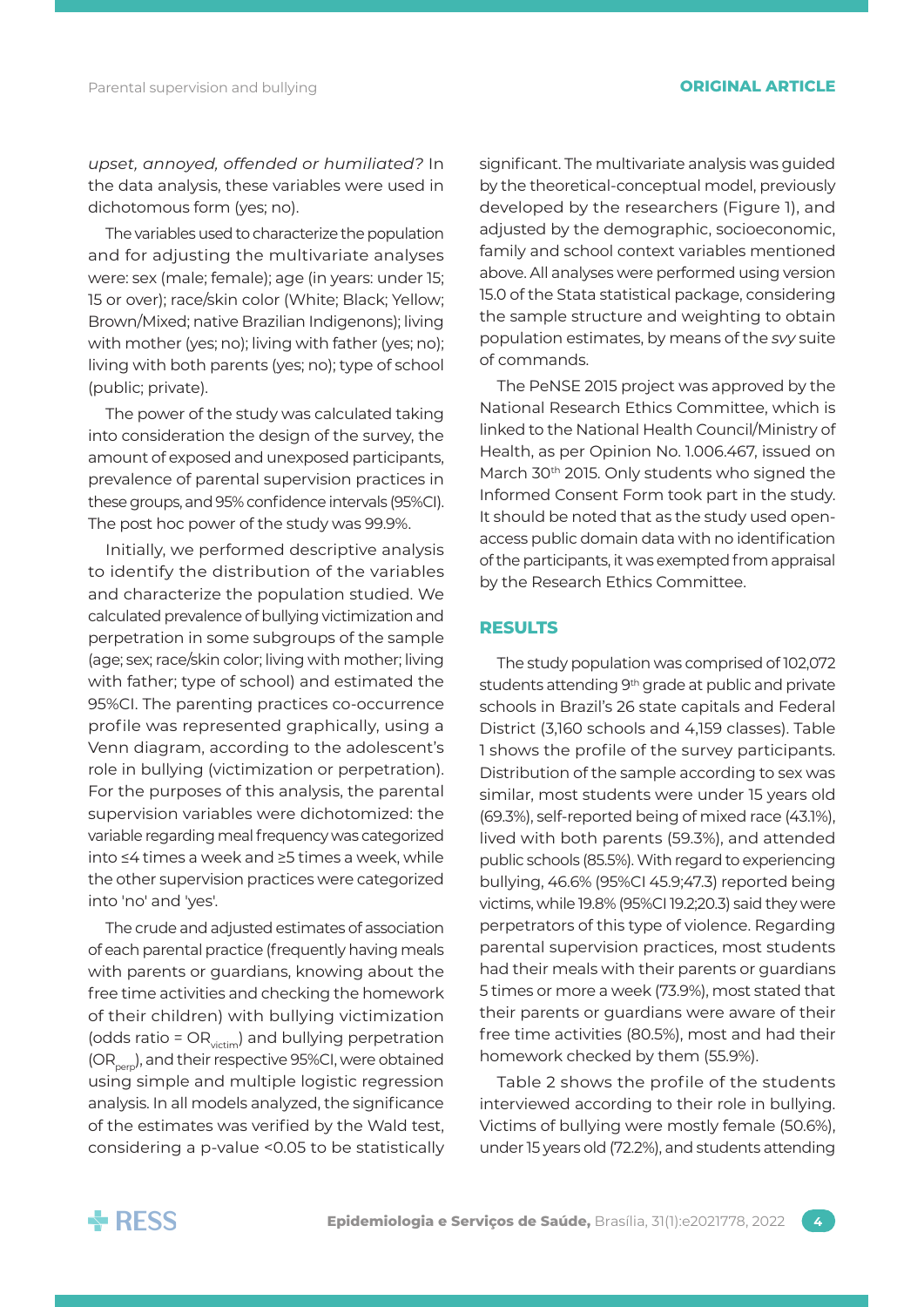Marcelle de Paula Figueira et al. **ORIGINAL ARTICLE**



**Figure 1 – Theoretical-conceptual model representative of variables related to parental supervision practices and bullying among adolescents**

## **Table 1 – Characteristics of Brazilian students (n=102,072), National School Student Health Survey (PeNSE), 2015**

| Age (in years)<br>$<$ 15<br>68,871<br>69.3 (68.2;70.3)<br>33,201<br>30.7 (29.7;31.8)<br>$\geq$ 15<br><b>Sex</b><br>Male<br>42,290<br>48.7 (48.1;49.3)<br>Female<br>52,782<br>51.3 (50.7;51.9)<br>Race/skin color<br>White<br>33,775<br>36.1 (35.1;37.2)<br><b>Black</b><br>12,849<br>13.4 (12.9;13.9)<br>Yellow<br>4,580<br>4.1(3.9; 4.4)<br>Brown/mixed<br>46,935<br>43.1 (42.2;43.9)<br>3,825<br>Native Brazilian Indigenous<br>$3.3$ $(3.1;3.5)$<br><b>Lives with mother</b><br><b>No</b><br>11,543<br>10.1 (9.7;10.4)<br>90,458<br>89.9 (89.6;90.3)<br>Yes | <b>Variables</b> | $\mathsf{n}$ | % (95%Cl <sup>a</sup> ) |
|----------------------------------------------------------------------------------------------------------------------------------------------------------------------------------------------------------------------------------------------------------------------------------------------------------------------------------------------------------------------------------------------------------------------------------------------------------------------------------------------------------------------------------------------------------------|------------------|--------------|-------------------------|
|                                                                                                                                                                                                                                                                                                                                                                                                                                                                                                                                                                |                  |              |                         |
|                                                                                                                                                                                                                                                                                                                                                                                                                                                                                                                                                                |                  |              |                         |
|                                                                                                                                                                                                                                                                                                                                                                                                                                                                                                                                                                |                  |              |                         |
|                                                                                                                                                                                                                                                                                                                                                                                                                                                                                                                                                                |                  |              |                         |
|                                                                                                                                                                                                                                                                                                                                                                                                                                                                                                                                                                |                  |              |                         |
|                                                                                                                                                                                                                                                                                                                                                                                                                                                                                                                                                                |                  |              |                         |
|                                                                                                                                                                                                                                                                                                                                                                                                                                                                                                                                                                |                  |              |                         |
|                                                                                                                                                                                                                                                                                                                                                                                                                                                                                                                                                                |                  |              |                         |
|                                                                                                                                                                                                                                                                                                                                                                                                                                                                                                                                                                |                  |              |                         |
|                                                                                                                                                                                                                                                                                                                                                                                                                                                                                                                                                                |                  |              |                         |
|                                                                                                                                                                                                                                                                                                                                                                                                                                                                                                                                                                |                  |              |                         |
|                                                                                                                                                                                                                                                                                                                                                                                                                                                                                                                                                                |                  |              |                         |
|                                                                                                                                                                                                                                                                                                                                                                                                                                                                                                                                                                |                  |              |                         |
|                                                                                                                                                                                                                                                                                                                                                                                                                                                                                                                                                                |                  |              |                         |
|                                                                                                                                                                                                                                                                                                                                                                                                                                                                                                                                                                |                  |              |                         |

To be continued

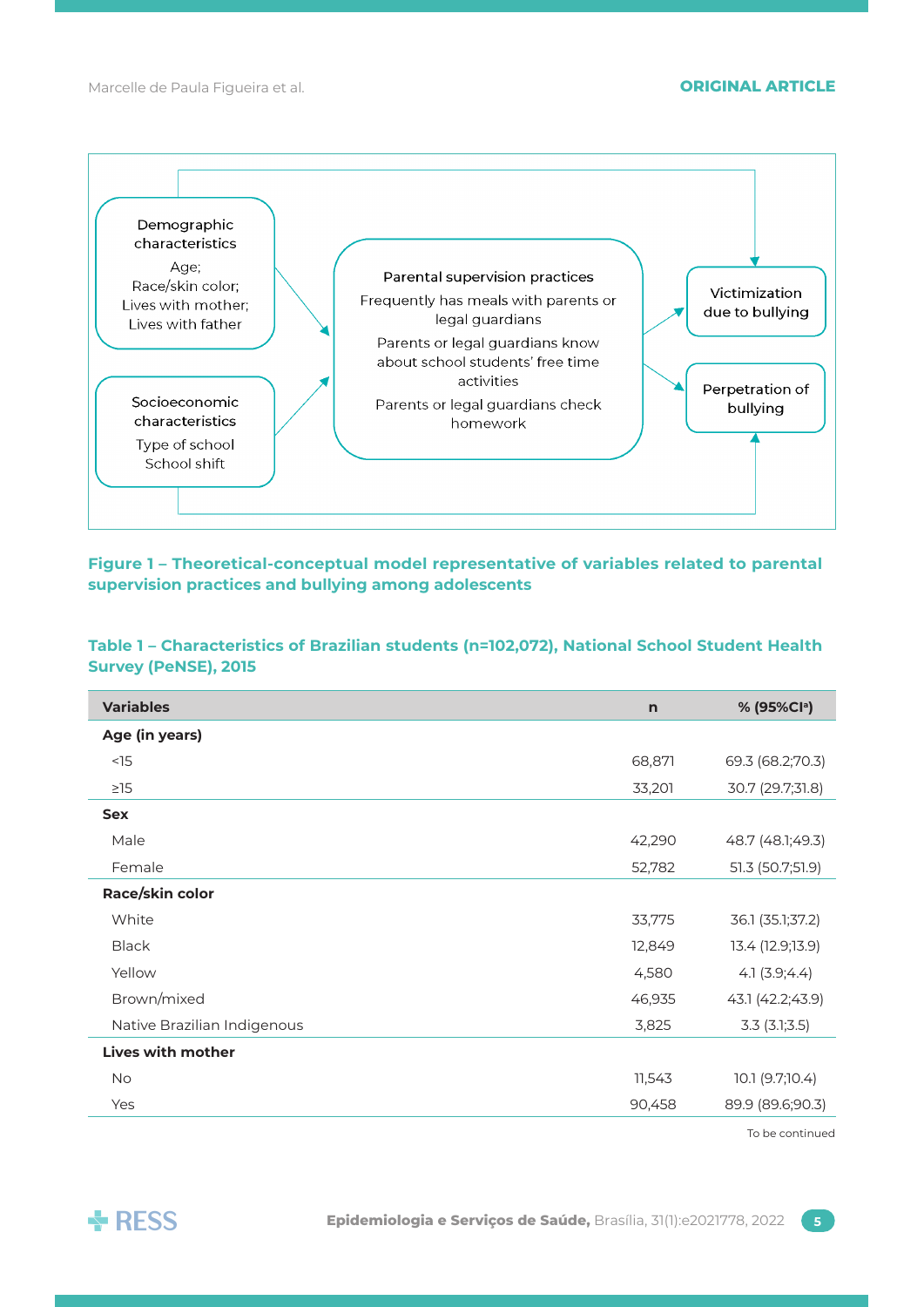Continuation

## **Table 1 – Characteristics of Brazilian students (n=102,072), National School Student Health Survey (PeNSE), 2015**

| <b>Variables</b>                                                            | n      | % (95%Cla)       |
|-----------------------------------------------------------------------------|--------|------------------|
| <b>Lives with father</b>                                                    |        |                  |
| <b>No</b>                                                                   | 38,341 | 36.3 (35.6;37.0) |
| Yes                                                                         | 63,600 | 63.7 (63.0;64.4) |
| Lives with both parents                                                     |        |                  |
| <b>No</b>                                                                   | 43,367 | 40.7 (40.0;41.5) |
| Yes                                                                         | 58,669 | 59.3 (58.5;60.0) |
| <b>Type of school</b>                                                       |        |                  |
| Public                                                                      | 81,154 | 85.5 (83.4;87.5) |
| Private                                                                     | 20,918 | 14.5 (12.5;16.6) |
| Frequency of meals with parents or legal guardians                          |        |                  |
| $\leq$ 2 times a week                                                       | 23,980 | 22.6 (22.0;23.2) |
| 3-4 times a week                                                            | 3,963  | 3.5(3.3;3.7)     |
| ≥5 times a week                                                             | 74,129 | 73.9 (73.3;74.6) |
| Parents or legal guardians know about school students' free time activities |        |                  |
| Never                                                                       | 11,057 | 10.8 (10.4;11.3) |
| Rarely                                                                      | 8,884  | 8.7 (8.3;9.0)    |
| Sometimes/most of the time/always                                           | 82,131 | 80.5 (79.9;81.1) |
| Parents or legal guardians check homework                                   |        |                  |
| Never                                                                       | 26,191 | 25.1 (24.5;25.7) |
| Rarely                                                                      | 19,836 | 19.0 (18.5;19.5) |
| Sometimes/most of the time/always                                           | 56,045 | 55.9 (55.1;56.5) |
| <b>Victimization due to bullying</b>                                        |        |                  |
| <b>No</b>                                                                   | 56,584 | 53.4 (52.7;54.1) |
| Yes                                                                         | 44,921 | 46.6 (45.9;47.3) |
| <b>Perpetration of bullying</b>                                             |        |                  |
| <b>No</b>                                                                   | 82,595 | 80.2 (79.7;80.8) |
| Yes                                                                         | 19,002 | 19.8 (19.2;20.3) |

a) 95%CI: 95% confidence interval.

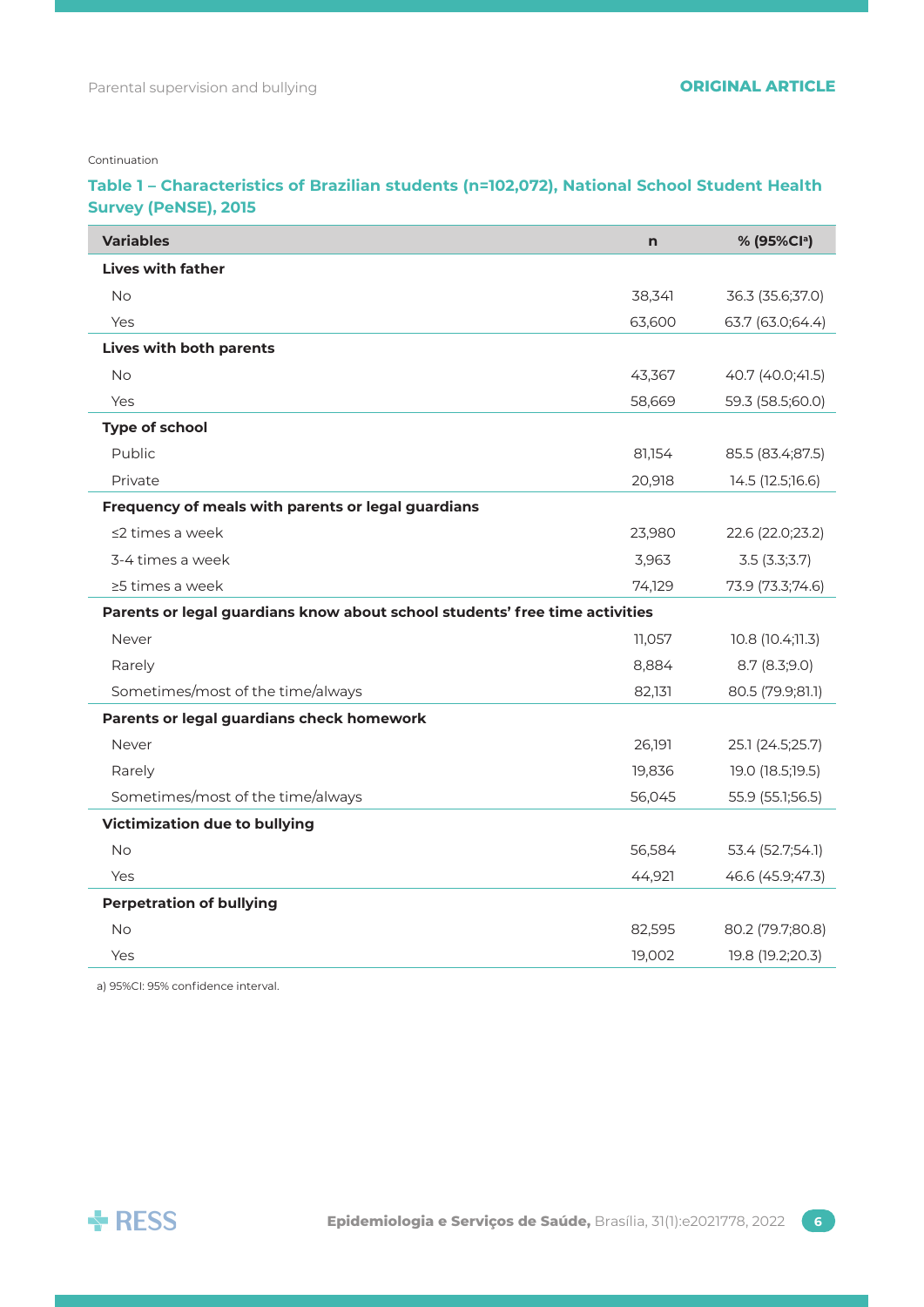**Table 2 – Prevalence of bullying victimization and perpetration according to independent variables, among Brazilian students (n=102,072), National School Student Health Survey (PeNSE), 2015**

| <b>Variables</b>            |        | <b>Victimization due to</b><br>bullying | <b>Perpetration of bullying</b> |                         |  |
|-----------------------------|--------|-----------------------------------------|---------------------------------|-------------------------|--|
|                             | n      | % (95%Cla)                              | n                               | % (95%Cl <sup>a</sup> ) |  |
| Age (in years)              |        |                                         |                                 |                         |  |
| <15                         | 31,366 | 72.2 (71.1;73.3)                        | 12,273                          | 66.7 (65.0;68.3)        |  |
| $\geq$ 15                   | 13,555 | 27.8 (26.7;28.9)                        | 6,729                           | 33.3 (31.7;35.0)        |  |
| <b>Sex</b>                  |        |                                         |                                 |                         |  |
| Male                        | 22,035 | 49.4 (48.4;50.3)                        | 11,399                          | 59.5 (58.2;60.9)        |  |
| Female                      | 22,886 | 50.6 (49.7;51.6)                        | 7,603                           | 40.5 (39.1;41.9)        |  |
| Race/skin color             |        |                                         |                                 |                         |  |
| White                       | 14,848 | 36.6 (35.3;37.9)                        | 5,960                           | 35.7 (34.0;37.5)        |  |
| <b>Black</b>                | 5,593  | 13.2 (12.5;13.8)                        | 2,670                           | 14.5 (13.5;15.6)        |  |
| Asian                       | 2,148  | $4.2$ (3.9;4.5)                         | 962                             | 4.4(3.9;4.9)            |  |
| Brown/mixed                 | 20,536 | 42.6 (41.4;43.7)                        | 8,620                           | 42.0 (40.4;43.6)        |  |
| Native Brazilian Indigenons | 1,763  | 3.4(3.2;3.9)                            | 775                             | $3.4$ ( $3.0;3.9$ )     |  |
| <b>Lives with mother</b>    |        |                                         |                                 |                         |  |
| No                          | 5,184  | 10.1 (9.5;10.6)                         | 2,403                           | 10.9 (10.1;11.8)        |  |
| Yes                         | 39,719 | 89.9 (89.4;90.5)                        | 16,587                          | 89.1 (88.2;89.9)        |  |
| <b>Lives with father</b>    |        |                                         |                                 |                         |  |
| <b>No</b>                   | 7,250  | 36.9 (35.9;37.9)                        | 7,755                           | 39.8 (38.5;41.2)        |  |
| Yes                         | 7,633  | 63.1 (62.2;64.1)                        | 1,230                           | 60.2 (58.8;61.5)        |  |
| Type of school              |        |                                         |                                 |                         |  |
| Public                      | 5,216  | 85.0 (82.5;87.1)                        | 14,927                          | 84.4 (81.7;86.8)        |  |
| Private                     | 1,407  | 15.0 (12.9;17.5)                        | 16,800                          | 15.6 (13.2;18.3)        |  |

a) 95%CI: 95% confidence interval.

public schools (85.0%). Students who perpetrated bullying were mostly male (59.5%), under 15 years old (66.7%), self-reported being of brown skin color (42.0%), living with their mother (89.1%), living with their father (60.2%), and attending public schools (84.4%).

The profile of occurrence of parenting practices according to the adolescent's role in bullying is shown in Figure 2. When comparing the occurrence of parenting practices between victims and non-victims of bullying, victims showed a lower percentage of positive parental supervision practices (frequent meals with parents, parents knowing about free time activities and checking homework), in relation to those who were not victims of bullying (37.0% *versus* 42.0%). The same pattern was seen when perpetrators and non-perpetrators (28.0% *versus* 42.0%) of bullying were assessed. We found that adolescent perpetrators of bullying had lower frequencies of positive parental supervision practices (28.0%) when compared to the other groups-victims

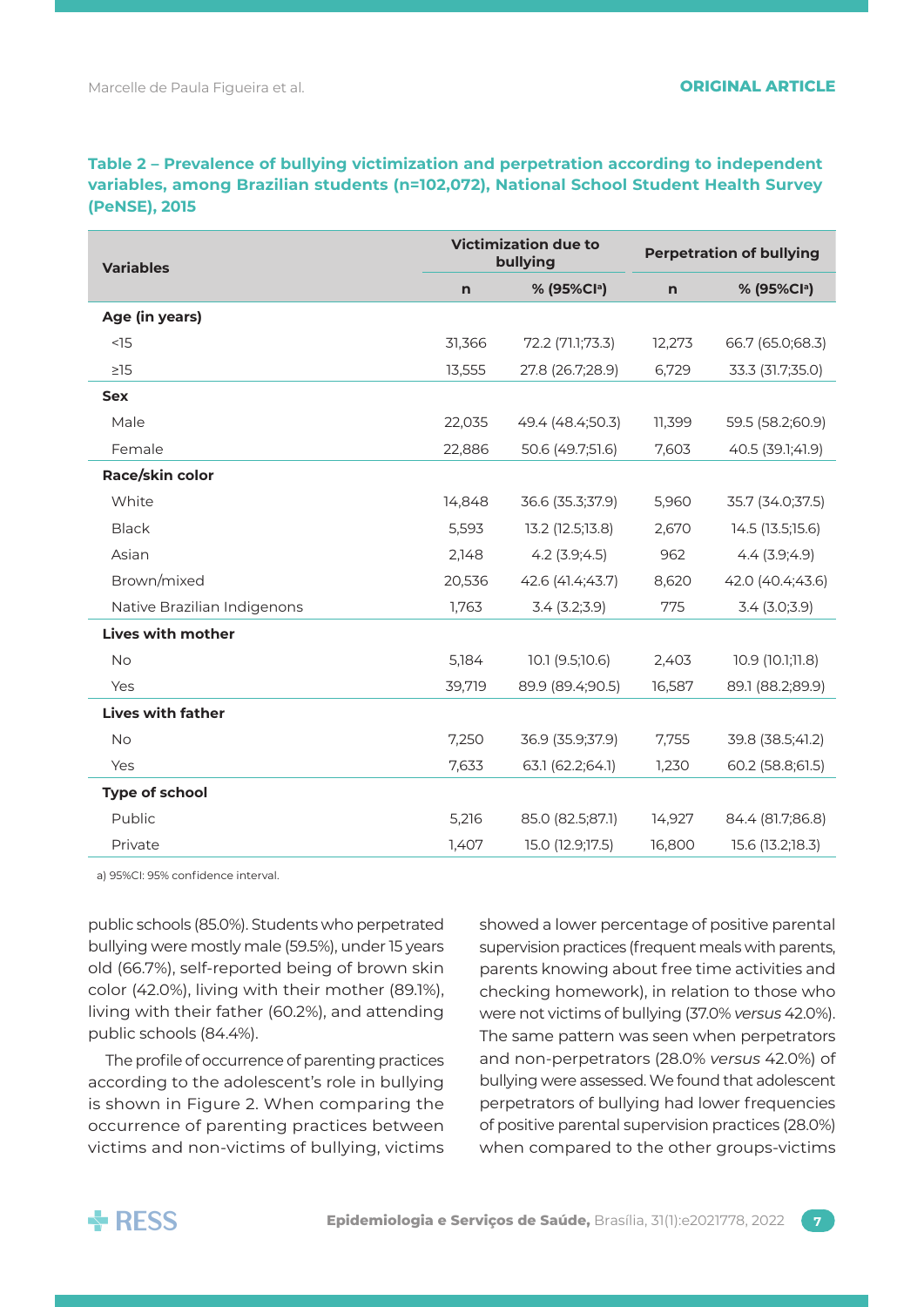

**Figure 2 – Co-occurrence of parental supervision characteristics according to the role played by the adolescent in bullying, among Brazilian students (n=102,072), National School Student Health Survey (PeNSE), 2015** 

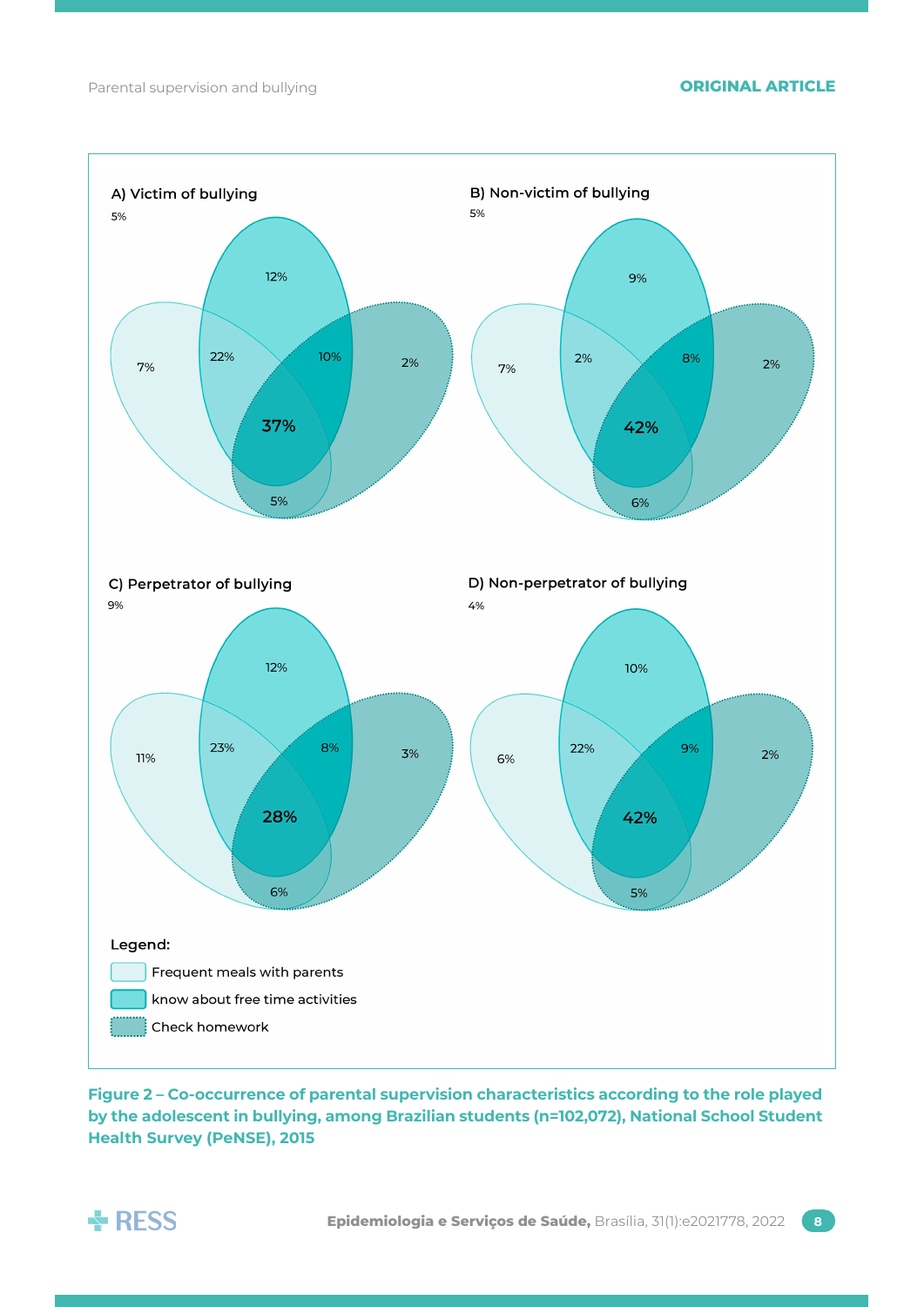**Table 3 – Crude and adjusted analysis of association between parental supervision and bullying victimization and perpetration, among Brazilian students (n=102,072), National School Student Health Survey (PeNSE), 2015** 

|                                                                                            | <b>Victimization due to bullying</b>     |                      |                                | <b>Perpetration of bullying</b> |                             |                      |                                          |                      |
|--------------------------------------------------------------------------------------------|------------------------------------------|----------------------|--------------------------------|---------------------------------|-----------------------------|----------------------|------------------------------------------|----------------------|
| <b>Parental</b><br>supervision<br>characteristics                                          | Crude                                    |                      | <b>Adjusted</b> <sup>c</sup>   |                                 | Crude                       |                      | Adjusted <sup>c</sup>                    |                      |
|                                                                                            | OR <sup>a</sup><br>(95%Cl <sup>b</sup> ) | p-value <sup>d</sup> | OR <sup>a</sup><br>$(95\%CIb)$ | p-value <sup>d</sup>            | OR <sup>a</sup><br>(95%Clb) | p-value <sup>d</sup> | OR <sup>a</sup><br>(95%Cl <sup>b</sup> ) | p-value <sup>d</sup> |
| Frequently has<br>meals with<br>parents or legal<br>guardians                              | 0.89<br>(0.85; 0.89)                     | < 0.001              | 0.86<br>(0.84; 0.89)           | < 0.001                         | 0.84<br>(0.81; 0.87)        | < 0.001              | 0.85<br>(0.82; 0.88)                     | < 0.001              |
| Parents or<br>legal guardians<br>know about<br>school<br>students' free<br>time activities | 1.04<br>(1.00;1.09)                      | 0.035                | 1.02<br>(0.98;1.06)            | 0.260                           | 0.70<br>(0.67:0.73)         | < 0.001              | 0.70<br>(0.68:0.73)                      | < 0.001              |
| Parents or<br>legal guardians<br>check<br>homework                                         | 0.95<br>(0.93; 0.98)                     | < 0.001              | 0.95<br>(0.92; 0.97)           | < 0.001                         | 0.75<br>(0.73; 0.78)        | < 0.001              | 0.76<br>(0.74; 0.78)                     | < 0.001              |

a) OR: Odds ratio; b) 95%CI: 95% confidence interval; c) Adjustment for age, race/skin color, living with mother, living with father, type of school and school shift; d) Wald test for heterogeneity.

(37.0%), non-victims (42.0%), and non-perpetrators (42.0%). The highest percentages of these three practices (42.0%) were found among adolescents who were not victims and were not perpetrators of bullying.

As shown in Table 3, after adjustment, frequent meals with parents or guardians  $[OR_{\text{victim}} = 0.86]$  $(95\%$ CI 0.84;0.89); OR<sub>perp</sub> = 0.85 (95%CI 0.82;0.88)] and parents or legal guardians checking homework  $[OR_{\text{victim}} = 0.95 (95\% CI 0.92; 0.97); OR_{\text{norm}} = 0.76 (95\% CI 0.97)$ 0.74;0.78)] showed a statistically significant inverse relationship with bullying victimization and perpetration; that is, adolescents whose parents adopted these parental supervision practices were less likely to be victims and perpetrators of bullying. Parents or legal guardians knowing about school students' free time activities was only inversely associated with perpetration of bullying  $[OR_{perp} = 0.70$  (95%CI 0.68;0.73)], that is, this practice showed itself to be a protective factor against perpetration of bullying.

### **DISCUSSION**

The results of this study showed a statistically significant inverse association between positive parental supervision practices and bullying behaviors (victimization and perpetration) among Brazilian adolescents. Students who frequently ate meals with their parents or guardians and had their homework checked by them were less likely to suffer and perpetrate bullying. Students whose parents or guardians had knowledge about what they did with their free time were less likely to perpetrate bullying.

Many studies, conducted in high-, middleand low-income countries between 1990 and 2015, have evaluated the association between parental monitoring/ supervision and adolescent involvement in risk behaviors,16-19 including bullying.7,8,10,20,21 In general, lack of parental monitoring has been shown to be associated with bullying victimization or perpetration. A multicenter study conducted in 83 countries

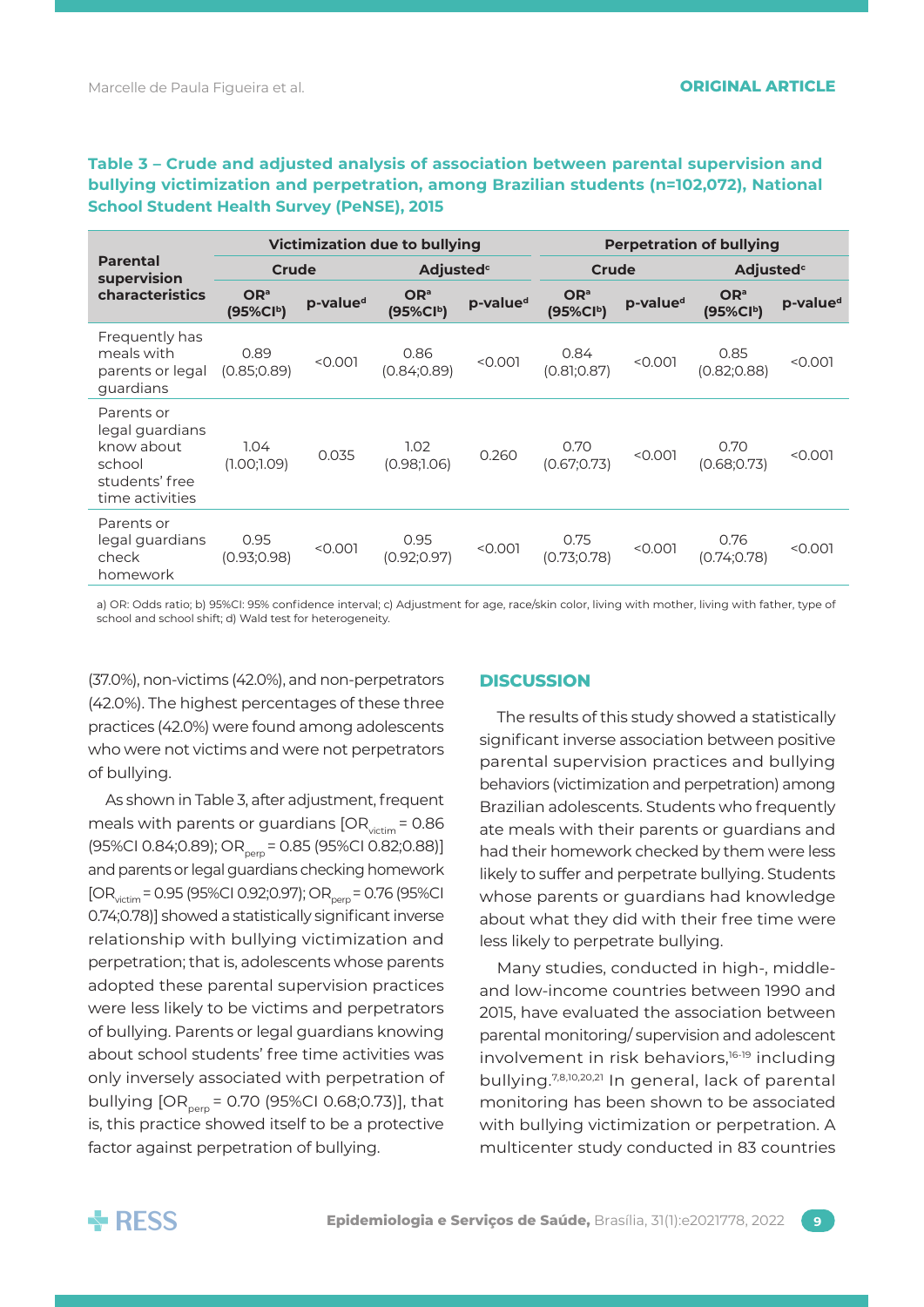on six different continents between 2003 and 2015 suggests that greater parental involvement and support could facilitate early detection of adolescents' problematic relationships with their peers. According to the same study, this knowledge would allow parents to help their children solve problems and maintain appropriate and assertive interactions, thus preventing bullying.7 Having a close relationship with parents (parent-child bond) can improve children's ability to select pro-social friends, which is directly related to reduced involvement in violent situations.22,23

This study found that frequently having meals with a parent or guardian was negatively associated with bullying, similarly to the findings of other studies conducted in the United States in 1996/ 1997 and in Scotland in 2018.<sup>24,25</sup> Having family meals together can indicate a parental monitoring practice,<sup>8</sup> given that eating meals together provides an opportunity for communication between parents and children, moments to discuss social and emotional issues and, possibly, parental support for children to develop coping strategies in their interpersonal relationships.<sup>26</sup> Not only family support, but also support from friends and school could promote adolescent wellbeing and resilience in response to bullying.25-27

Adolescents whose parents or guardians knew about their free time activities were less likely to perpetrate bullying. Another school-based study, conducted in Turkey in 2005/2006, showed that less parental supervision was a risk factor for bullying perpetration and victimization [OR=1.36 (95%CI 1.05;1.76)].<sup>8</sup> In another school-based study conducted in the United States in 1996, Espelage et al. also found similar results, i.e. as time without parental supervision increased, adolescents engaged more in bullying behaviors ( $\beta$  = 0.16; p<0.001) compared to adolescents whose parents knew where and with whom they were.<sup>9</sup> In 2005, Gage et al.,<sup>28</sup> using data from the United States' national 'Health Behaviors of School-Aged Children Survey', conducted in 2001/ 2002, found that spending at least five nights away from home was associated with frequent

involvement in youth violence and aggression. Even if parents or guardians do not know with whom their children are or what they do when they are not under their supervision, there is the possibility that adolescents may use their free time to perpetrate bullying by getting involved with other adolescents who also bully their peers.<sup>8</sup>

There was negative association between parents or legal guardians checking homework and adolescent involvement in bullying behaviors. Helping children with homework is one of the items that enables measurement of parental support related to school activities, which can be accepted as an indirect measure of parental monitoring.8 Since bullying often occurs at school, parents need to become more involved in issues related to their child's school environment, and checking homework can be a good start.<sup>8</sup> According to Hagan and McCarthy,<sup>29</sup> parents who pay attention to their children and monitor them closely, attend to their needs and are available to help them get through difficulties, are key to reducing aggressive behavior at school, including bullying.

It is important to mention that our study brought to light more elements for critical reflection on parental supervision practices and adolescents experiencing bullying. The findings, in addition to increasing understanding of the subject, can be used by public service managers and decision makers in the development and implementation of intersectoral policies (Health and Education) aimed at addressing bullying and, consequently, preventing its negative consequences in this population. It should be noted that, although a new edition of the PeNSE survey was conducted in 2019, the unavailability of related IBGE microdata made it impossible to carry out this study with more recent data.<sup>30</sup>

This study should be assessed considering its limitations and strengths. Its cross-sectional design can be seen as a limitation: it is not the most appropriate design for the study of causal relationships, in that the exposures (parenting practices) and outcomes (bullying victimization

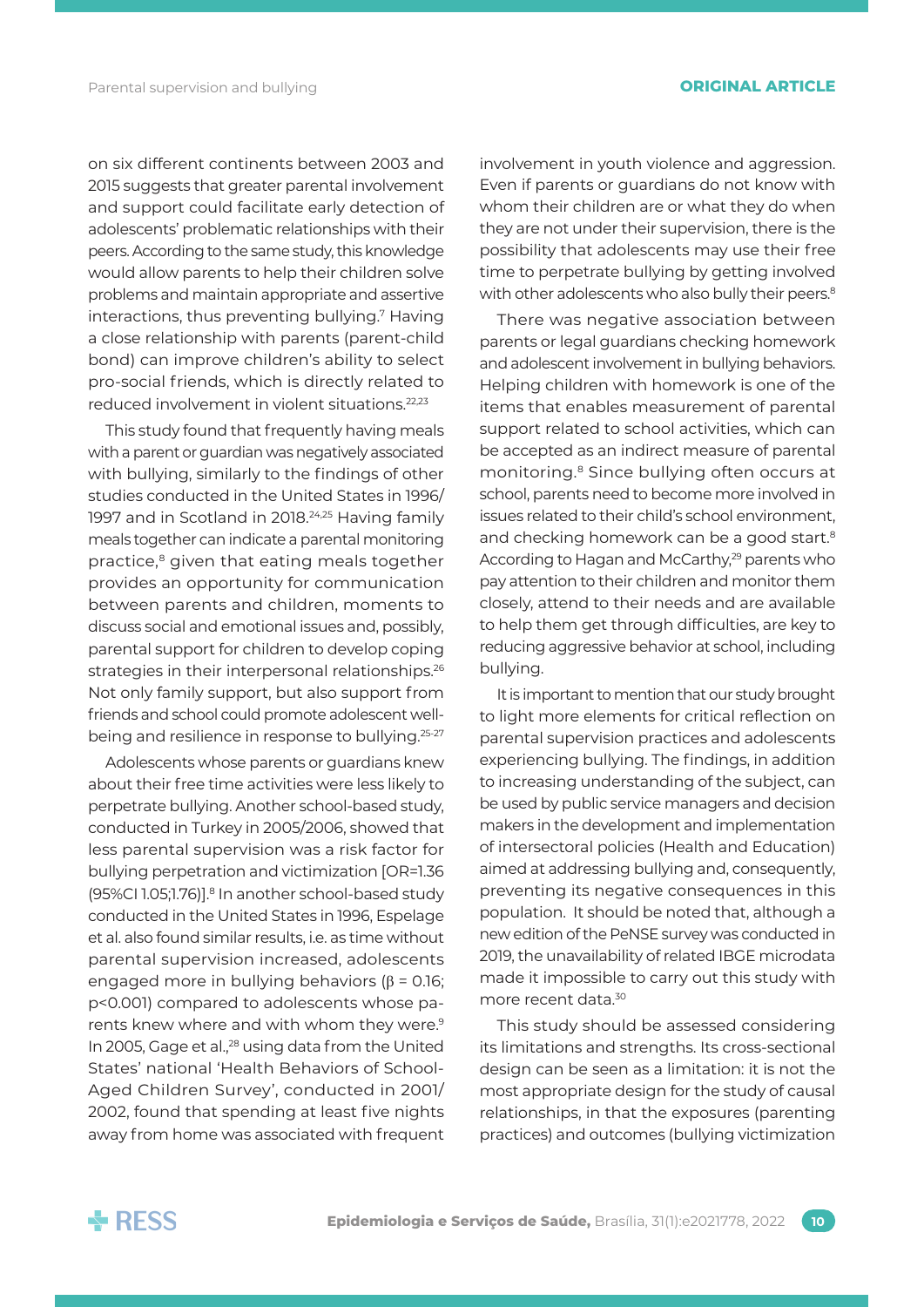and perpetration) were assessed at the same moment in time, making it difficult to clarify the order of the facts.

Despite the possibility of bidirectionality in the parental supervision-bullying relationship, the literature has shown that parental supervision is more plausible as exposure and the different roles of bullying are more plausible as outcomes.<sup>7,8,20,21</sup> In this sense, we stress the importance of conducting longitudinal studies to evaluate this relationship. Another limitation refers to how the events of interest (exposures and outcomes) were measured. Both were evaluated using single questions, referring to the 30 days prior to the survey, which may result in misclassification, since use of single questions tends to lead to underestimation. Future studies, using valid and reliable measuring instruments (bullying – Bullying-Behaviour Scale, Olweus's Bully/Victim Questionnaire, and Peer Relations Questionnaire; parental practices – Child Feeding Questionnaire, and Parenting Practices Scales) are needed in order to gain greater understanding of these relationships.

Another possible limitation of the study lies in the fact that the sample includes only students enrolled in regular education and present in class on the day of the interview, which may generate selection bias, since adolescents not enrolled in regular education and those absent on the day of the interview are not represented. For example, it is possible that those who were absent are students who most often practice or are most often victims of bullying. On the positive side, the study is based on data from a representative sample of adolescents enrolled in public and private schools from Brazil's 26 state capitals and Federal District, with a high response rate, which minimizes selection bias as it reduces the possibility of disproportionate/differential losses.

This study indicates that greater parental supervision is inversely associated with bullying behavior in adolescents, both with regard to victimization and perpetration of this type of violence. Monitoring (parents or guardians knowing about their children's free time activities and checking their homework), greater bonding (frequent meals with parents or guardians) and dialogue between parents and children are characteristics of parental supervision that can facilitate identification of adolescents having conflicting relationships with their peers, so as to contribute to preventing the problem. We also emphasize the importance of creating, in the school environment, measures that strengthen the affective bond between parents and children, allowing for the inclusion of positive, democratic, interactive and nurturing parental supervision practices.

Further studies are needed on parental practices and bullying, in different contexts and with different populations, preferably incorporating more robust instruments to measure these phenomena. Finally, we suggest actions to provide adolescent students with strategies to address bullying be intensified in the school environment.

#### **AUTHORS' CONTRIBUTION**

Marques ES contributed to the concept and design of the study. Figueira MP, Marques ES and Azeredo CM contributed to the analysis of the results. All the authors contributed to interpretation of the results, drafted and critically reviewed the contents, approved the final version and declare that they are responsible for all aspects of the work, including the guarantee of its accuracy and integrity.

#### **CONFLICTS OF INTEREST**

The authors declared that they have no conflicts of interest.

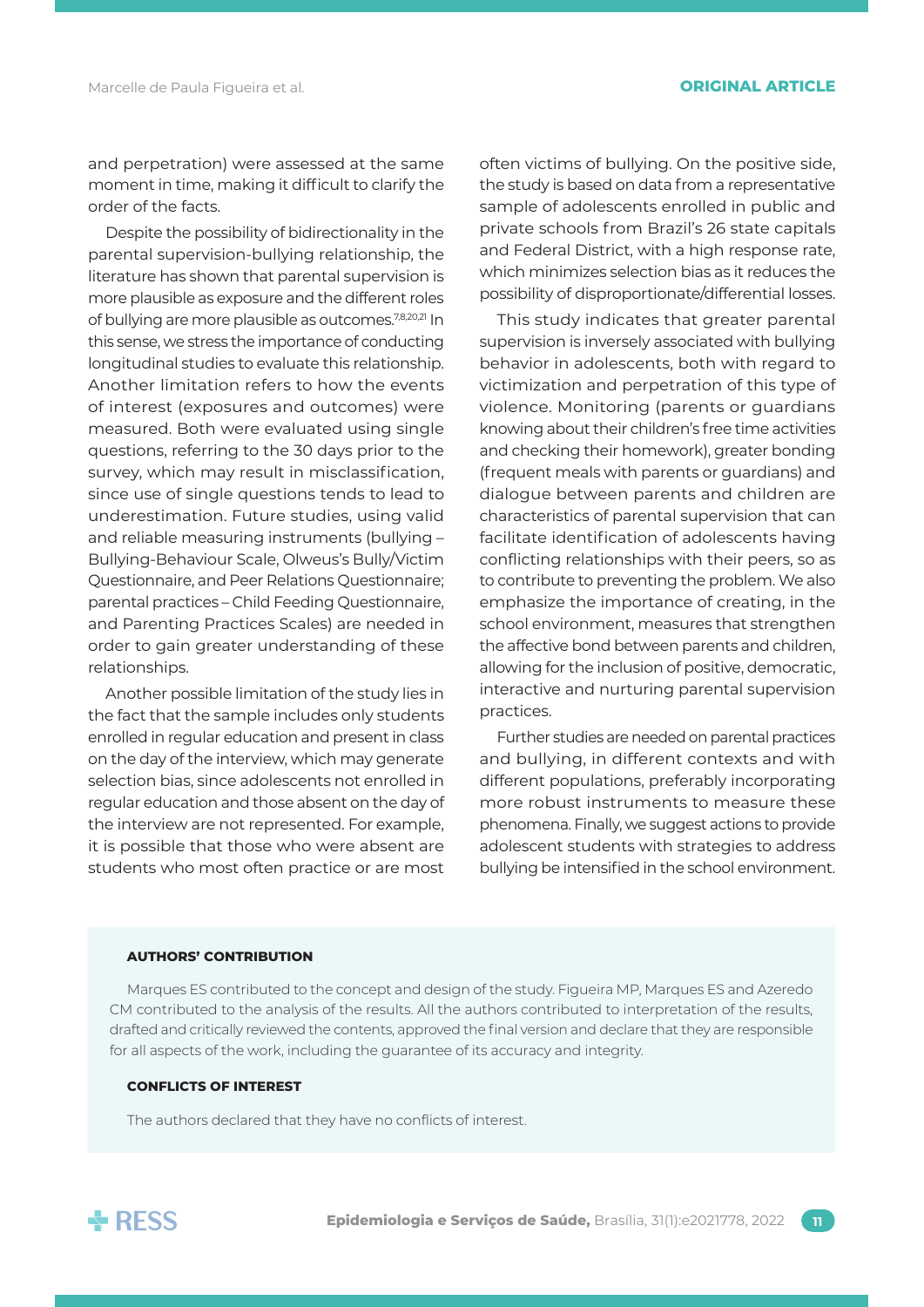**Correspondence:** Emanuele Souza Marques | [emanuelesm.ims@gmail.com](mailto:emanuelesm.ims@gmail.com)

**Received on:** 31/08/2021 | **Approved on:** 01/02/2022

**Associate editor:** Thaynã Ramos Flores **D** 

#### **REFERENCES**

- 1. United Nations Children's Fund. How to talk to your children about bullying: tips for parents [Internet]. United Nations Children's Fund;[New York]; 2021 [cited 2021 ago 02]. Available from: [https://www.](https://www.unicef.org/end-violence/how-talk-your-children-about-bullying) [unicef.org/end-violence/how-talk-your-children-about-bullying](https://www.unicef.org/end-violence/how-talk-your-children-about-bullying)
- 2. United Nations Educational, Scientific and Cultural Organization. Behind the numbers: ending school violence and bullying. France: United Nations Educational, Scientific and Cultural Organization; 2019. 71 p.
- 3. Modecki KL, Minchin J, Harbaugh AG, Guerra NG, Runions KC. Bullying prevalence across contexts: a meta-analysis measuring cyber and traditional bullying. J Adolesc Health. 2014;55(5):602-11. doi: 10.1016/j.jadohealth.2014.06.007
- 4. Silva AN, Marques ES, Peres MFT, Azeredo CM. Trends in verbal bullying, domestic violence, and involvement in fights with frearms among adolescents in Brazilian state capitals from 2009 to 2015. Cad Saude Publica. 2019;35(11):e00195118. doi: 10.1590/0102-311X00195118
- 5. Azeredo CM, Rinaldi AEM, Moraes CL, Levy RB, Menezes PR. School bullying: a systematic review of contextual-level risk factors in observational studies. Aggress Violent Behav. 2015;22:65-76. doi: 10.1016/j. avb.2015.04.006
- 6. Álvarez-García D, García T, Núñez JC. Predictors of school bullying perpetration in adolescence: a systematic review. Aggress Violent Behav. 2015;23:126-36. doi: 10.1016/j.avb.2015.05.007
- 7. Biswas T, Scott JG, Munir K, Thomas HJ, Huda MM, Hasan MM, et al. Global variation in the prevalence of bullying victimisation amongst adolescents: role of peer and parental supports. EClinicalMedicine. 2020;20:100276. doi: 10.1016/j.eclinm.2020.100276
- 8. Erginoz E, Alikasifoglu M, Ercan O, Uysal O, Alp Z, Ocak S, et al. The role of parental, school, and peer factors in adolescent bullying involvement: results from the Turkish HBSC 2005/2006 study. Asia-Pac J Public Health. 2015;27(2):NP1591-603. doi: 10.1177/1010539512473144
- 9. Espelage DL, Bosworth K, Simon TR. Examining the social context of bullying behaviors in early adolescence. Journal of Counseling & Development. 2000;78(3):326-33. doi: 10.1002/j.1556-6676.2000. tb01914.x
- 10. Alvarenga P, Piccinini C. Práticas educativas maternas e problemas de comportamento em préescolares. Psicol Reflex Crit. 2001;14(3):449-60. doi: 10.1590/S0102-79722001000300002
- 11. Patton GC, Sawyer SM, Santelli JS, Ross DA, Afifi R, Allen NB, et al. Our future: a Lancet commission on adolescent health and wellbeing. Lancet. 2016;387(10036):2423-78. doi: 10.1016/S0140-6736(16)00579-1
- 12. Oliveira WA, Silva JL, Alves Querino R, Santos CB, Ferriani MGC, Santos MA, et al. Revisão sistemática sobre bullying e família: uma análise a partir dos sistemas bioecológicos. Rev Salud Publica. 2018;20(3):396-403. doi: 10.15446/rsap.V20n3.47748
- 13. Abramovay M, coordenadora. Conversando sobre violência e convivência nas escolas. Rio de Janeiro: FLACSO; 2012. 83 p.
- 14. Ministério da Educação (BR). Programa Saúde nas Escolas. Brasília: Ministério da Educação; 2021 [citado 2021 set 26]. Disponível em: [http://portal.mec.gov.br/expansao-da-rede-federal/194](http://portal.mec.gov.br/expansao-da-rede-federal/194-secretarias-112877938/secad-educacao-continuada-223369541/14578-programa-saude-nas-escolas) [secretarias-112877938/secad-educacao-continuada-223369541/14578-programa-saude-nas-escolas](http://portal.mec.gov.br/expansao-da-rede-federal/194-secretarias-112877938/secad-educacao-continuada-223369541/14578-programa-saude-nas-escolas)